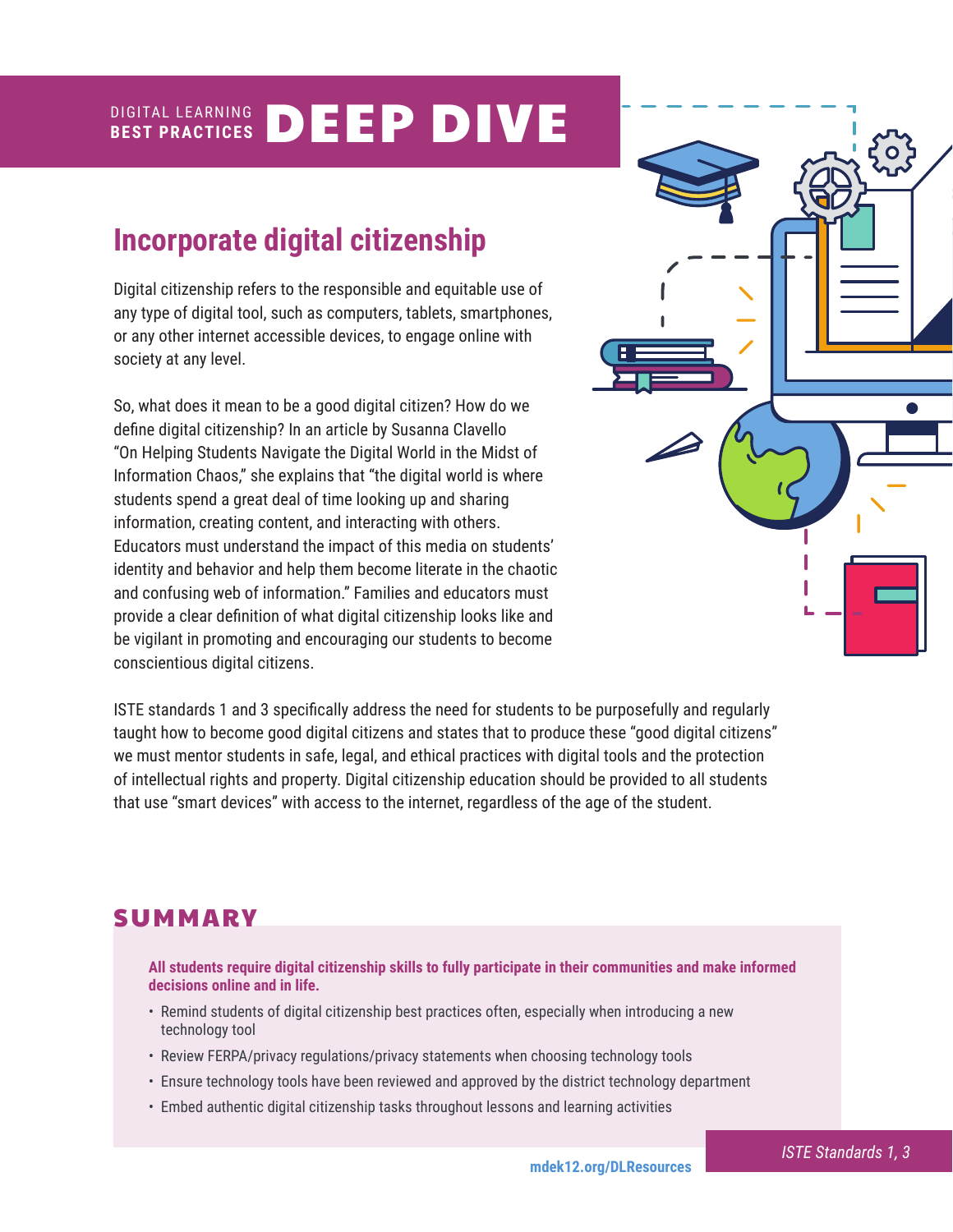## **Why it matters**



- According to the U.S. Department of Education, "…students must be active, creative, knowledgeable, and ethical participants in our globally networked society." Teaching digital citizenship in school and at home is the only way our students will be equipped to meet the challenges they will encounter when accessing the internet. This can only be done successfully when our students understand the "rules" for proper use and collaboration across digital streams that incorporate the principles of empathy, equity, and safety.
- As evidenced by "The Commonsense Census: Media Use by Tweens and Teens, 2019", as tweens and teens participate in the media environment, they are developing their identities, learning about relationships, and communicating with both known and unknown others. Young people's online identities are routinely tied to their real names, identities, and offline relationships.
- Families and educators play a crucial role in guiding students' observations and decisions while navigating the internet. Families and educators should help students learn how to guard their identities and privacy online, what is acceptable or not acceptable to share, how to communicate with others, how to search for and make sense of information and news, and how to participate in our interconnected world. Early on, students develop habits of media use in their everyday lives they will carry into adulthood.

## **What it looks like in practice**

## PRINCIPALS SEE

Teachers taking time to incorporate digital citizenship into their plans

Opportunities to promote digital citizenship schoolwide

Teachers recognizing teachable moments to stress the importance of being a responsible digital citizen

# TEACHERS SEE TEAMILIES SEE

Students completing safe and accurate searches while completing classwork

Students using digital etiquette/empathy when responding to peer's work

Students maintaining the security of their passwords

Plagiarism checks to ensure students are not copying and pasting

Students having appropriate interactions on social media

Students viewing ageappropriate material while online

Students having respect for intellectual property such as music, videos, images, and other copyrighted materials

Students putting research in their own words (avoiding plagiarism)